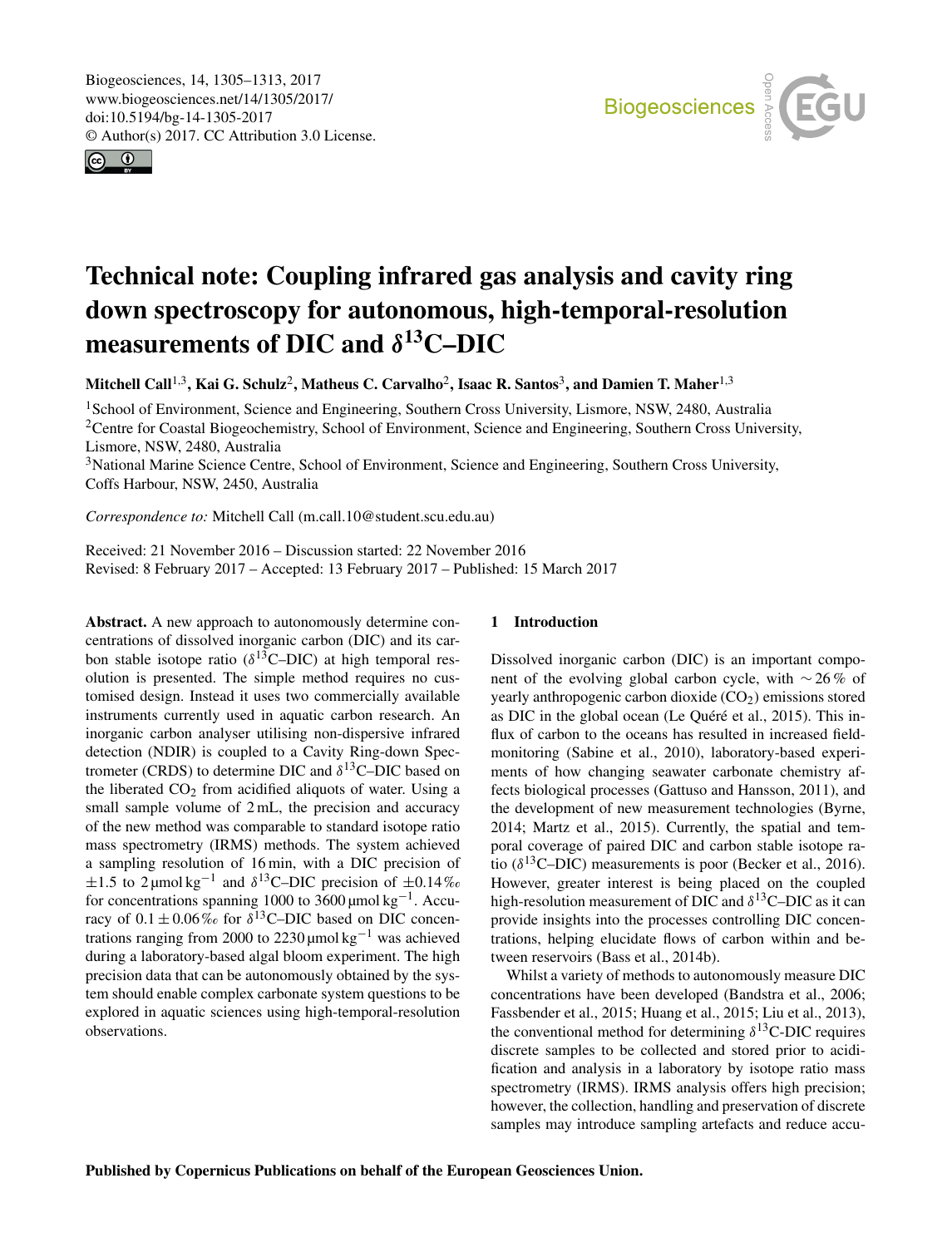racy (Li and Liu, 2011; Taipale and Sonninen, 2009). Furthermore, the laborious process limits sampling frequency, often restricting temporal and spatial coverage of coupled DIC and  $\delta^{13}$ C-DIC measurements.

High-resolution, field-based measurement of  $CO<sub>2</sub>$  and its carbon stable isotope value  $(\delta^{13}C-CO_2)$  is now achievable via laser spectroscopy systems such as Cavity Ring-Down Spectrometers (CRDSs) (Crosson, 2008) and Off-Axis Integrated Cavity Output Spectroscopy (OA-ICOS) (Baer et al., 2002), with precision and accuracy comparable to laboratory-based IRMS (Vogel et al., 2013; Berryman et al., 2011; Midwood and Millard, 2011). The use of CRDSs in the aquatic environment is becoming more prevalent with CRDSs successfully coupled to air-water equilibrators for on-site, high-resolution measurement of dissolved  $CO<sub>2</sub>$  and its isotopic composition (Maher et al., 2013b; Becker et al., 2012). Recently, Bass et al. (2012) coupled a CRDS to a customised acidification interface utilising expanded polytetrafluoroethylene (ePTFE) tubing to measure in situ concentrations of DIC and its  $\delta^{13}$ C–DIC. The permeablemembrane-based equilibration system autonomously measured DIC and  $\delta^{13}$ C–DIC at 15 min intervals to a precision of  $\pm 10$  µmol kg<sup>-1</sup> and  $\pm 0.2$ % respectively, and has been shown to be sufficient for identifying spatial and short-term temporal variability in DIC concentrations in a variety of aquatic systems (Bass et al., 2013, 2014a, b). However, a precision of  $\sim$  2 µmol kg<sup>-1</sup> or better is required in order to assess other processes such as long-term anthropogenically induced changes to oceanic carbon chemistry (Newton et al., 2014) or in laboratory-based experiments when trying to detect small changes in DIC.

This paper presents an alternative approach to autonomously determine concentrations of DIC and  $\delta^{13}$ C–DIC. The simple method does not require the need to design or replicate a customised system. Instead, it couples two commercially available instruments, an inorganic carbon analyser utilising non-dispersive infrared detection (NDIR) and a CRDS. The system can be automated, is low maintenance, and achieves a sampling resolution of ∼ 16 min. Using only a small sample volume (2 mL), the method achieves high precision and accuracy comparable to traditional IRMS techniques.

#### 2 Materials and procedures

## 2.1 Approach

Two commercially available instruments, an Autonomous Infra Red Inorganic Carbon Analyser (AIRICA, Marianda Company, Kiel, Germany) and a CRDS (Picarro G2201-i, Picarro Inc., Santa Clara, CA, USA), were coupled in order to autonomously measure concentrations of DIC and its  $\delta^{13}$ C–DIC ratio based on the CO<sub>2</sub> extracted from acidified samples (Fig. 1). These instruments offer high precision and



Figure 1. Schematic of the coupled Autonomous Infra Red Inorganic Carbon Analyser (AIRICA) and Cavity Ring Down Spectrometer (CRDS) set up to autonomously and continuously measure DIC concentrations and  $\delta^{13}$ C-DIC values. Solid arrows indicate liquid flow and dashed arrows indicate gas flow.  $SP =$  syringe pump.

accuracy, and are currently used in aquatic carbon research. To test the response of the method, here-in termed AIRICA– CRDS, laboratory-based experiments on precision were conducted as well as a mesocosm experiment simulating an algal bloom in coastal waters.

## 2.2 Instrumentation

The AIRICA system determines DIC to within  $\pm 1.5$  to 2 μmol kg<sup>-1</sup> (0.1%) based on the NDIR gas analysis method (Goyet and Snover, 1993; O'Sullivan and Millero, 1998). Briefly, the AIRICA's high precision syringe pump draws a sample into a stripper that is pre-loaded with acid, effectively reducing the sample pH below 4.5 and converting all DIC to  $CO<sub>2</sub>$ . A carrier gas strips the  $CO<sub>2</sub>$  from the acidified sample and the gas stream flows through a Peltier-element cooled condenser, followed by a Nafion dryer (both reducing water vapour content) before measurement by a NDIR analyser (LI-COR LI-7000, LI-COR Inc., Lincoln, NE, USA). DIC concentrations are determined by integrating the  $CO<sub>2</sub>$  mixing ratio signal in the NDIR analyser over the integration period, with the area versus concentration relationship established by 5-point calibration using in-house standards. The calibration factor was validated against Dickson certified reference materials (CRMs; Batch # 136, DIC 2021.15 µmol kg<sup>-1</sup>, Salinity 33.678 ). The carrier gas used comprised of instrument air (as opposed to  $CO_2$ -free carrier gas), with a background  $CO_2$ mixing ratio of 289 ppm and a  $\delta^{13}$ C–CO<sub>2</sub> of -10.1‰. This carrier gas was used as the CRDS requires a gas with a similar composition to air. Furthermore, as the lower specified concentration range of the CRDS is  $\sim$  380 ppm, to achieve the precision and accuracy obtained by the AIRICA–CRDS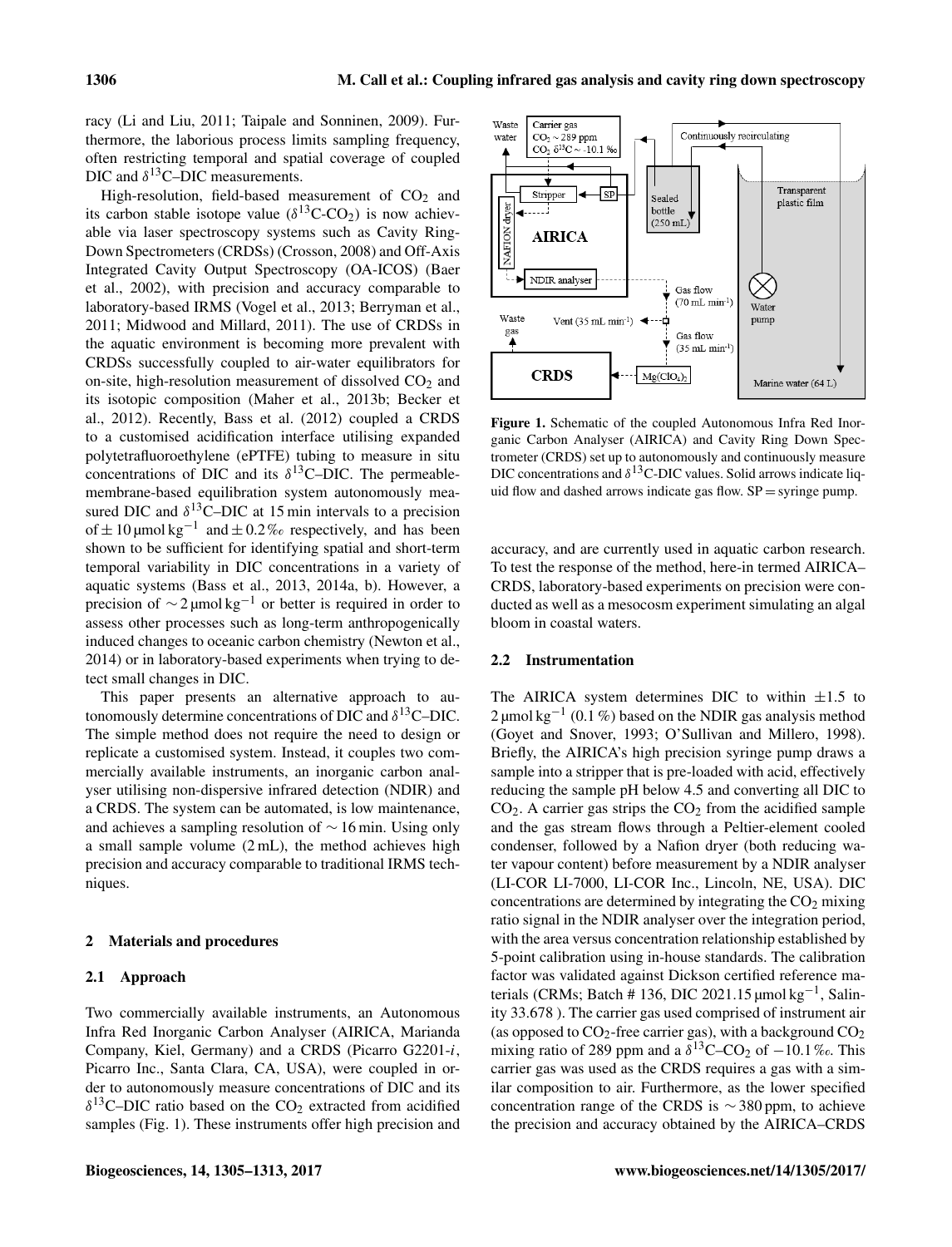from the  $CO<sub>2</sub>$  extracted from a small sample (2 mL), the background  $CO_2$  enables accurate measurement of a  $\delta^{13}$ C- $CO<sub>2</sub>$  over a greater proportion of the integration period (discussed below).

The CRDS uses a laser-based spectroscopic technique that measures the individual carbon isotopologues  $(^{12}C$  and  $^{13}C)$ of CO<sub>2</sub> at  $\sim$  1 Hz and converts to standard  $\delta^{13}C$  (‰) notation (referenced to Vienna PeeDee Belemnite). When the instrument is set in the  $CO<sub>2</sub>$ -isotope-only operating mode as used in this experiment (the CRDS can also simultaneously determine the carbon stable isotope ratio of methane), the guaranteed precision of the instrument by the manufacturer is 0.05 % for the  $CO<sub>2</sub>$  concentration (ppm) and 0.12 % for  $\delta^{13}$ C (1 $\sigma$ , 5 min average) spanning 380 to 2000 ppm.  $\delta^{13}$ C-DIC was determined using the  $\delta^{13}$ C values of the extracted CO<sup>2</sup> measured during the integration period (see Sect. 2.4).

The coupling of the two instruments was achieved by simply linking the outlet of the AIRICA's NDIR analyser with the inlet of the CRDS using polyethylene lined Bev-A-Line® IV  $(1/8''$  ID,  $1/4''$  OD) tubing (Fig. 1). A vent ensured no pressure build-up at the inlet of the CRDS or back pressure on the AIRICA as the gas flow rate for the AIRICA varied from 70 to 300 mL min<sup>-1</sup> (discussed below), while the CRDS has a flow rate of  $\sim$  35 mL min<sup>-1</sup>. An additional drying agent (magnesium perchlorate) was used to dry the gas stream prior to entering the CRDS to minimise any potential artefacts in isotope values introduced by uncertainties in the manufacturers' in-built water-vapour corrections (Nara et al., 2012). Magnesium perchlorate was used as it does not induce a delay in  $CO<sub>2</sub>$  response time as is the case with some other desiccants (e.g. Drierite) (Webb et al., 2016).

To maximise precision and accuracy, DIC and  $\delta^{13}$ C-DIC were determined from separate injections. The measurement parameters were customised for each analysis such that the integration period for DIC and  $\delta^{13}$ C–DIC were 100 and 310 s respectively. Therefore, in order to achieve autonomous measurement of DIC and  $\delta^{13}$ C–DIC, a computer script using AutoIt (Carvalho, 2017) was developed to autonomously modify the AIRICA's operating parameters at pre-determined time intervals without the need for an operator (the computer script is supplied as Supplement). The script was sequenced so that a single measurement cycle consisted of the AIRICA system acidifying three aliquots of sample. The first aliquot was used to flush the system, the second aliquot was to determine DIC concentration, and the third aliquot was to determine  $\delta^{13}$ C-DIC. The system was flushed with carrier gas between each aliquot to remove the excess  $CO<sub>2</sub>$  and return to carrier gas concentrations. The cycle was then repeated, achieving a DIC and  $\delta^{13}$ C-DIC measurement, on average, every ∼ 16 min (refer to Supplement Fig. S1 for a depiction of the typical CRDS output for a single measurement cycle).

#### 2.3 Procedure

To determine DIC, the AIRICA's syringe pump was rinsed twice with 2100 µL of sample (filled and emptied at  $300 \mu L s^{-1}$ ), with the first rinse going directly to waste and the second rinse wasted via the stripper (Fig. 1). The syringe pump then drew 2000 µL of sample at  $200 \mu L s^{-1}$  which was then injected at  $80 \mu L s^{-1}$  into the stripper, to which two drops of  $10\%$  H<sub>3</sub>PO<sub>4</sub> had been added. With a carrier gas flow rate through the stripper set a 300 mL min−<sup>1</sup> , DIC concentrations were determined from integrating the  $CO<sub>2</sub>$  mixing ratio signal in the LI-COR during an integration period of 100 s. The system was then flushed with carrier gas at 150 mL min<sup>-1</sup> to purge the liberated  $CO_2$  from the system and return to carrier gas values prior to  $\delta^{13}$ C–DIC sampling. Sampling volume for  $\delta^{13}$ C–DIC was the same as for DIC; however, to obtain a longer integration period the following AIRICA parameters were adjusted: the rate the sample was injected from the syringe pump to the stripper (i.e. injection rate) was reduced to  $15 \mu L s^{-1}$  (from  $80 \mu L s^{-1}$ ), the carrier gas flow rate through the stripper was reduced to 70 mL min<sup>-1</sup> (from 300 mL min<sup>-1</sup>), and the integration period was increased to  $310 s$  (from 100 s).  $\delta^{13}$ C–DIC was determined from the  $\delta^{13}$ C–CO<sub>2</sub> data measured at ~1 Hz during the integration period (discussed below). After the sampling for  $\delta^{13}$ C–DIC was completed, the cycle was restarted autonomously using the custom AutoIt script.

# 2.4 Determination of  $\delta^{13}$ C-DIC

The  $\delta^{13}$ C–CO<sub>2</sub> of the gas stream is a function of the carrier gas and that of the liberated  $CO<sub>2</sub>$  from the acidified sample (Eq. 1):

$$
\delta^{13}C_{\text{total}} = \left(\delta^{13}C_{\text{carrier}} \times f\,CO_{2\,\text{carrier}}\right) + \left(\delta^{13}C_{\text{sample}} \times f\,CO_{2\,\text{sample}}\right),\tag{1}
$$

whereby

$$
fCO2 carrier = CO2 carrier / CO2 total\n
$$
fCO2 sample = CO2 sample / CO2 total
$$
\n
$$
CO2 sample = CO2 total - CO2 carrier,
$$
$$

where  $\delta^{13}C_{\text{total}}$  is the  $\delta^{13}C$ –CO<sub>2</sub> of the measured gas stream CO<sub>2</sub> (‰),  $\delta^{13}$ C<sub>carrier</sub> is the  $\delta^{13}$ C–CO<sub>2</sub> of the carrier gas CO<sub>2</sub> (‰),  $CO<sub>2</sub>$  carrier is the <sup>12+13</sup>CO<sub>2</sub> concentration of the carrier gas (ppm),  $\delta^{13}C_{\text{sample}}$  is the  $\delta^{13}C$ –CO<sub>2</sub> of the acidified sample (‰),  $CO<sub>2 sample</sub>$  is the <sup>12+13</sup>CO<sub>2</sub> concentration of the acidified sample (ppm), and  $CO<sub>2 total</sub>$  is the  $^{12+13}CO<sub>2</sub>$  concentration of the measured gas stream (ppm).

The  $\delta^{13}$ C-CO<sub>2</sub> values of CO<sub>2</sub> concentrations less than 400 ppm were excluded due to the guaranteed specifications of the instrument spanning 380 to 2000 ppm. Of the remaining  $\delta^{13}$ C–CO<sub>2</sub> values, a mass balance was then used (to account for the  $\delta^{13}$ C value of the carrier gas) to determine a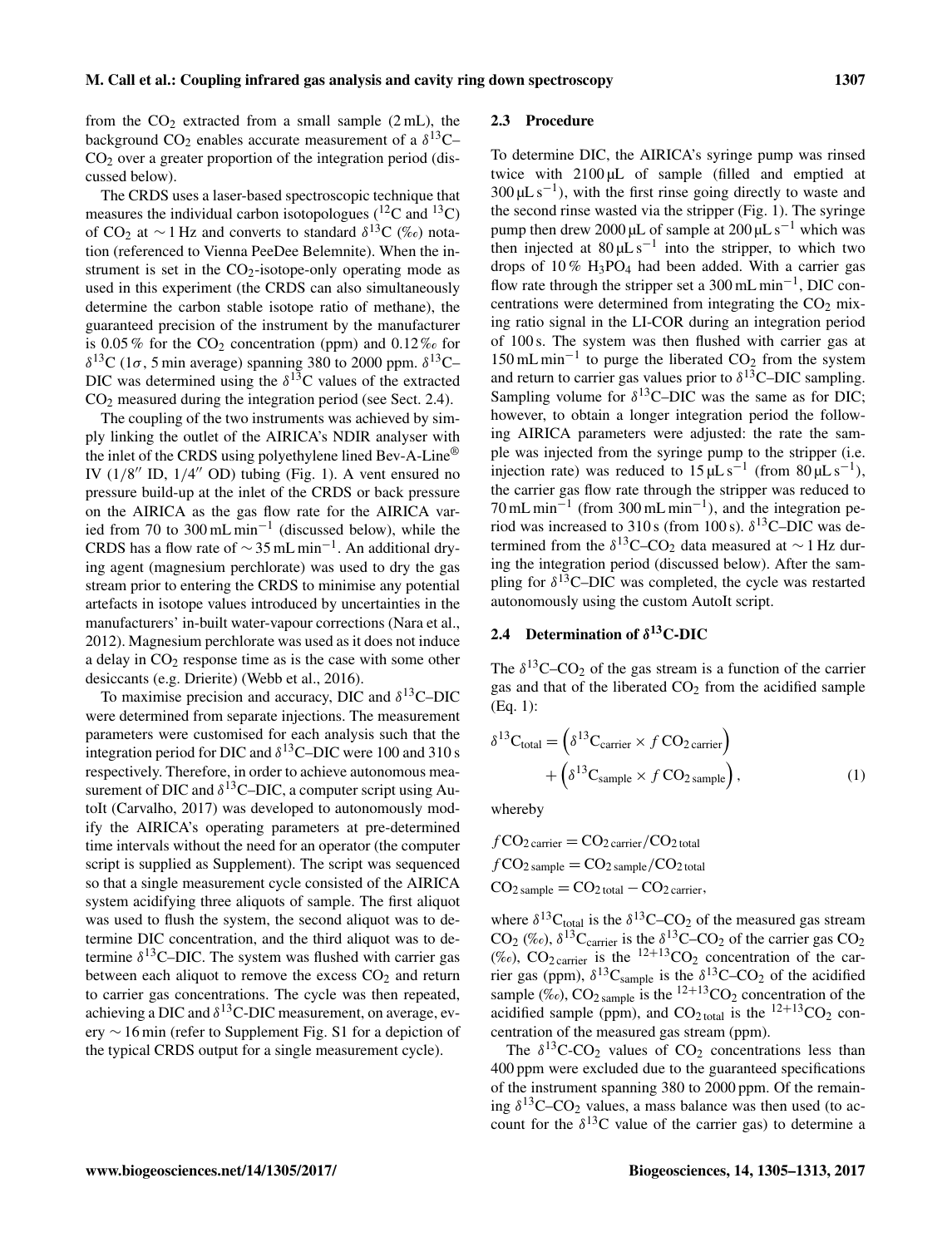sample  $\delta^{13}$ C–CO<sub>2</sub> (i.e.  $\delta^{13}$ C<sub>sample</sub>) value based on each measured  $CO<sub>2</sub>$  concentration (Eq. 2):

$$
\delta^{13}C_{\text{sample}} = \left[ \left( \delta^{13}C_{\text{total}} \times CO_{2 \text{ total}} \right) - \left( \delta^{13}C_{\text{carrier}} \times CO_{2 \text{ carrier}} \right) \right] /
$$
  
\n(CO<sub>2 total</sub> - CO<sub>2 carrier</sub>), (2)

Five iterations of outlier removal were conducted on the ∼ 1 Hz  $\delta^{13}$ C<sub>sample</sub> values, with removal of values with an absolute difference (versus the mean of all  $\delta^{13}C_{\text{sample}}$  values for the sample) greater than two times the standard deviation of the sample. The remaining  $\delta^{13}C_{\text{sample}}$  values were then averaged to determine the final  $\delta^{13}$ C–DIC value of the sample. All analysis was undertaken using Matlab (The Mathworks Inc., Natick, MA, USA) (see supplementary information for script).

#### 2.5 Evaluation of precision and accuracy

 $\delta^{13}$ C–DIC standards were made using Na<sub>2</sub>CO<sub>3</sub> for the isotopically heavy standard ( $-3.2 \pm 0.1\%$ ) and K<sub>2</sub>CO<sub>3</sub> for the depleted standard  $(-26.8 \pm 0.1\%)$ , with both solids verified by IRMS using the international reference materials NBS-19 and LSVEC. The  $Na<sub>2</sub>CO<sub>3</sub>$  solid was used to make a set of five standard solutions ranging from ∼ 500 to  $\sim$  3600 µmol kg<sup>-1</sup> and one standard solution was made using the  $K_2CO_3$  solid (~2000 µmol kg<sup>-1</sup>). All standards were made by dissolving carbonate solids in ultra-pure water (18.2 Milli- $Q^{\circledR}$ ). Precision was evaluated based on the standard deviation of at least six replicate measurements for each standard. Accuracy was tested by comparing AIRICA– CRDS  $\delta^{13}$ C–DIC values to IRMS-measured values from discrete samples collected during the bloom experiment (below). Both the precision measurements and bloom experiments were undertaken in a temperature-controlled laboratory with temperature varying by  $\langle 2^{\circ}$ C over the course of the experiments.

### 2.6 Algal bloom experiment

An algal bloom experiment was conducted to test the response of the method (Fig. 1) over an ∼ 8-day period. Seawater (salinity 35.690) was collected from a nearby beach  $(28°49'22.01'' S, 153°36'23.48'' E)$  the morning the experiment commenced (9 January 2016). The water was enriched with 64 µmol L<sup>-1</sup> each of nitrate  $(NO<sub>3</sub><sup>-</sup>)$  and orthosilicate  $(SiO_4^{4-})$ , and 4 µmol L<sup>-1</sup> of orthophosphate (PO<sub>4</sub><sup>3-</sup>). In order to counteract the impact of the  $SiO_4^{4-}$  addition on total alkalinity,  $128 \mu$ mol L<sup>-1</sup> of hydrochloric acid (HCl) was added. The mesocosm was incubated under high-pressure sodium bulbs (400W Phillips Son T Agro) at  $\sim$  200 μmol m<sup>-2</sup> s<sup>-1</sup> for  $18 h$  per day  $(12:00 \text{ local time } (LT)$  to  $06:00 LT)$ . The surface of the incubation vessel was covered with a transparent sheet of plastic film to inhibit evaporation and  $CO<sub>2</sub>$  exchange with the atmosphere, allowing for an interpretation of the results in terms of a closed system. Macroalgae (*Ulva* sp.) and an additional dose of nutrients were added to the sample water on the 25 January 2016 (10:00 LT) to further enhance biological activity. To achieve unattended sampling, incubated water was continuously recirculated through a sealed Schott bottle (250 mL) at  $\sim$  1 L min<sup>-1</sup>, from where the AIRICA's high-precision syringe pump drew the sample (Fig. 1). DIC and  $\delta^{13}$ C–DIC were sampled autonomously according to the procedure outlined above. In order to evaluate the accuracy of the AIRICA–CRDS method, 19 discrete samples for  $\delta^{13}$ C–DIC were collected throughout the bloom experiment for IRMS analysis. The samples were generally collected at the start and end of the light period from the return line of the recirculating system into 40 mL precombusted borosilicate vials, closed without headspace by Teflon-lined septa screw caps, poisoned with  $50 \mu L$  of saturated HgCl<sub>2</sub> solution and stored at  $\sim$  4 °C in the dark until analysis (within 1 week). The samples were also analysed for  $\delta^{13}$ C–DOC to determine the isotopic composition of the carbon pool available for microbial respiration. Samples were analysed using an OI Aurora 1030W TOC analyser interfaced to a Thermo Delta V<sup>Plus</sup> Isotope Ratio Mass Spectrometer (Maher and Eyre, 2011). Precision of  $\delta^{13}$ C–DIC and  $\delta^{13}$ C–DOC IRMS measurements were  $\pm 0.1\%$  and  $\pm 0.3\%$ respectively. Samples for DOC concentration were analysed using a Shimadzu (TOC-VCPH) analyser. Particulate organic carbon (POC, mostly representing phytoplankton) was sampled at the end of the experiment by filtering 150 mL of the incubated water through pre-combusted Whatman (GF/F) filters and dried (60 ◦C) before analysis. Macroalgae was sampled at the end of the experiment, dried (60 $\degree$ C) and ground prior to analysis. The  $\delta^{13}$ C values of the macroalgae and the POC were measured in triplicate samples using a Thermo Flash elemental analyser coupled to a Delta  $V<sup>plus</sup>$  IRMS  $(\pm 0.1\%)$ . All  $\delta^{13}$ C values are reported based on the VPDB scale.

## 3 Results and discussion

#### 3.1 Precision

The AIRICA–CRDS system exhibited a relatively small but detectable concentration effect on measured  $\delta^{13}$ C–DIC with an increase of 0.19‰ observed from  $1000 \mu$ mol kg<sup>-1</sup> to 3600  $\mu$ mol kg<sup>-1</sup> (Fig. 2a). It is unclear if this effect is an artefact of the system or if it can be explained by in-gassing of isotopically lighter atmospheric  $CO<sub>2</sub>$  (due to the high total alkalinity to DIC ratio of the standards) during the making of standards.  $CO<sub>2</sub>$  in-gassing would have a larger effect on lower concentration standards (making them more depleted) than higher concentration standards, which follows the pattern observed here (Fig. 2a). Similarly, Bass et al. (2012) reported a concentration effect of < 0.2 ‰ increase from 1000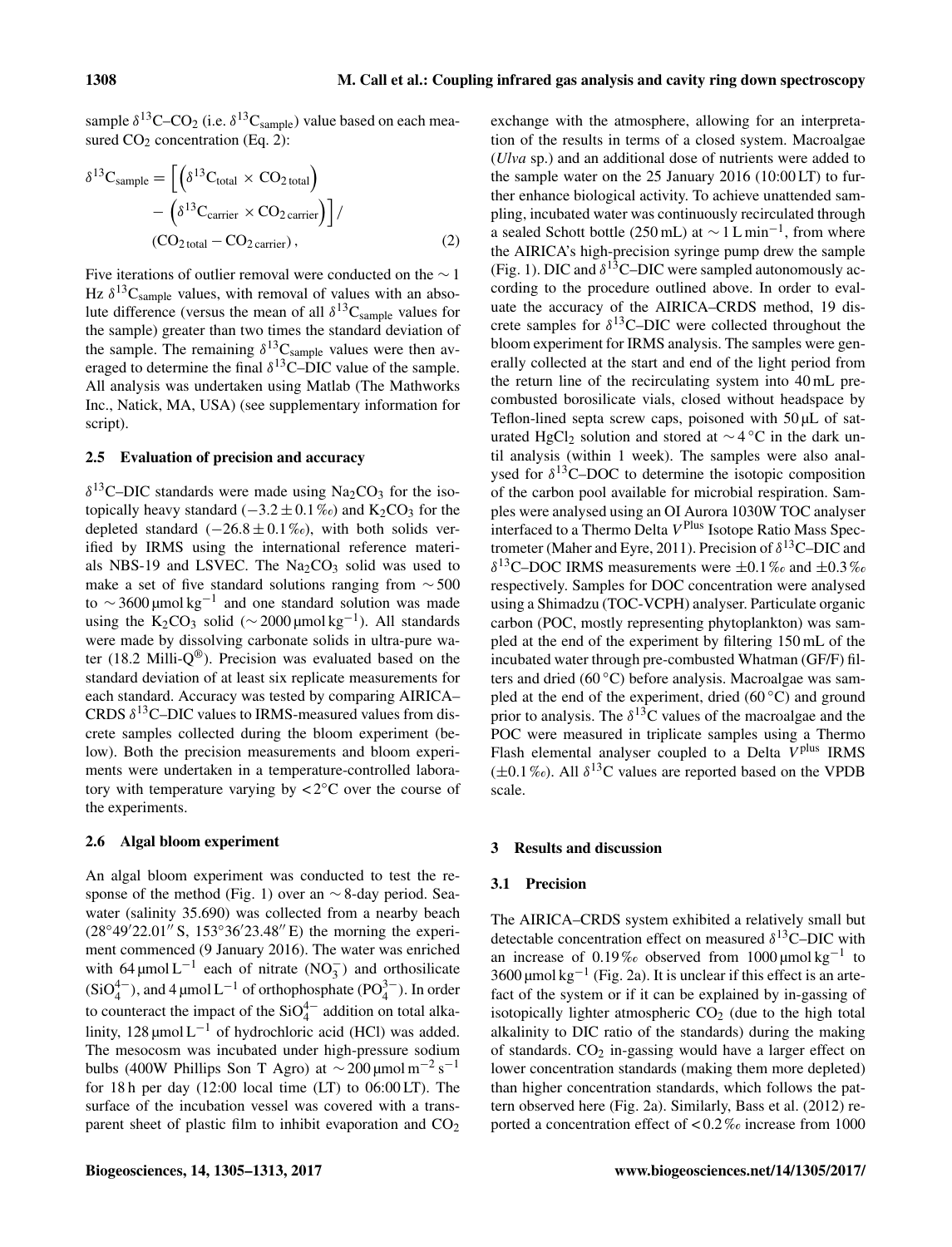

Figure 2. (a) Concentration effect on  $\delta^{13}$ C-DIC data produced by the AIRICA–CRDS. (b) Uncertainty in  $\delta^{13}$ C-DIC versus DIC concentration.

to 2100 μmol kg<sup>-1</sup> and did not correct  $\delta$ <sup>13</sup>C–DIC values as the observed effect was within the precision of internal calibration standards.

The AIRICA–CRDS method had decreasing  $\delta^{13}$ C–DIC uncertainty with higher DIC concentrations (Fig. 2b). Standard deviations of the isotopically heavy standards decreased from  $\pm 0.17\%$  at  $\sim 1000 \,\text{\mu m}$  kg<sup>-1</sup> (n = 6) to  $\pm 0.07\%$  at  $\sim 3600 \,\text{\mu}$ mol kg<sup>-1</sup> (*n* = 8); however, below 1000 µmol kg−<sup>1</sup> standard deviations were relatively high  $(\pm 0.63\% \text{ at } 500 \,\text{\mu} \text{mol kg}^{-1}, n = 6)$ . For the isotopically lighter standard, the uncertainty was  $\pm$  0.17% at a DIC concentration of  $\sim$  2000 µmol kg<sup>-1</sup> (Supplement Table S1). Bass et al. (2012) also reported decreasing uncertainty with increasing concentrations of DIC. Their membrane-based equilibration system attained standard deviations  $\lt \pm 0.2\%$  for concentrations above  $360 \mu$ mol kg<sup>-1</sup> using a sample volume of 350 mL and an equilibration time of 720 s. In comparison, AIRICA–CRDS achieved  $\lt \pm 0.2\%$  uncertainty at  $\sim$  1000 µmol kg<sup>-1</sup> on a sample volume of 2 mL and an integration time of 310 s.

To achieve the manufacturer-guaranteed specifications of  $\pm 0.12\%$   $\delta^{13}$ C–CO<sub>2</sub>, CO<sub>2</sub> concentrations in the gas stream, which is a sum of the  $CO<sub>2</sub>$  in the carrier gas and the liberated  $CO<sub>2</sub>$  from the acidified sample, should be between 380 and 2000 ppm. The concentration of the liberated  $CO<sub>2</sub>$  is a function of the sample size, the injection rate, and the gas flow rate, each of which can be independently adjusted by the user through the AIRICA software. For  $\delta^{13}$ C-DIC measurements, the 2 mL of sample was injected into the stripper at  $15 \mu L s^{-1}$  and extracted with a carrier gas flow rate



Figure 3. Comparison of AIRICA-CRDS  $\delta^{13}$ C-DIC versus IRMS  $δ$ <sup>13</sup>C-DIC.

of 70 mL min−<sup>1</sup> (achieving a total measurement time of 310 s), resulting in the AIRICA–CRDS achieving an average precision of  $0.14 \pm 0.04\%$  ( $n = 84$ ) for all standards above 1000 µmol kg−<sup>1</sup> . While we optimised the system for coastal and oceanic DIC concentrations, if sampling low-DIC concentrations (i.e. <1000 μmol kg<sup>-1</sup>), similarly precise  $\delta^{13}$ C-DIC values may be achievable if, for example, a larger syringe volume is used to increase sample size. This ability for customisation adds to the functionality of the AIRICA– CRDS system. In comparison to the AIRICA–CRDS reported here, a worldwide proficiency test of  $\delta^{13}$ C–DIC analysis found laboratory precision ranged from 0.1 to 0.5 ‰ depending on different methodologies (Van Geldern et al., 2013). However, the inter-laboratory results revealed average standard deviations of  $\pm 0.45$  and  $\pm 0.47\%$  for  $\delta^{13}$ C-DIC values for lake water and seawater measurements respectively.

## 3.2 Accuracy

Accuracy of the AIRICA–CRDS  $\delta^{13}$ C–DIC was determined by direct comparison with IRMS measurements collected simultaneously during the algal bloom experiment (Fig. 3). The average difference in measured  $\delta^{13}$ C values between methods was  $0.1 \pm 0.06\%$ , which is similar to the accuracy of the IRMS  $(0.1\%_0)$ . This robust relationship was based on DIC concentrations ranging from 1986 to 2232  $\mu$ mol kg<sup>-1</sup> (average 2129 µmol  $kg^{-1}$ ) during the dynamic bloom experiment. This demonstrates that the automated AIRICA–CRDS system described here attains similar accuracy to IRMS δ <sup>13</sup>C–DIC measurements at typical coastal and oceanic DIC concentrations.

#### 3.3 Bloom experiment

The performance of the AIRICA–CRDS to characterise changes in  $\delta^{13}$ C-DIC values and DIC concentrations in the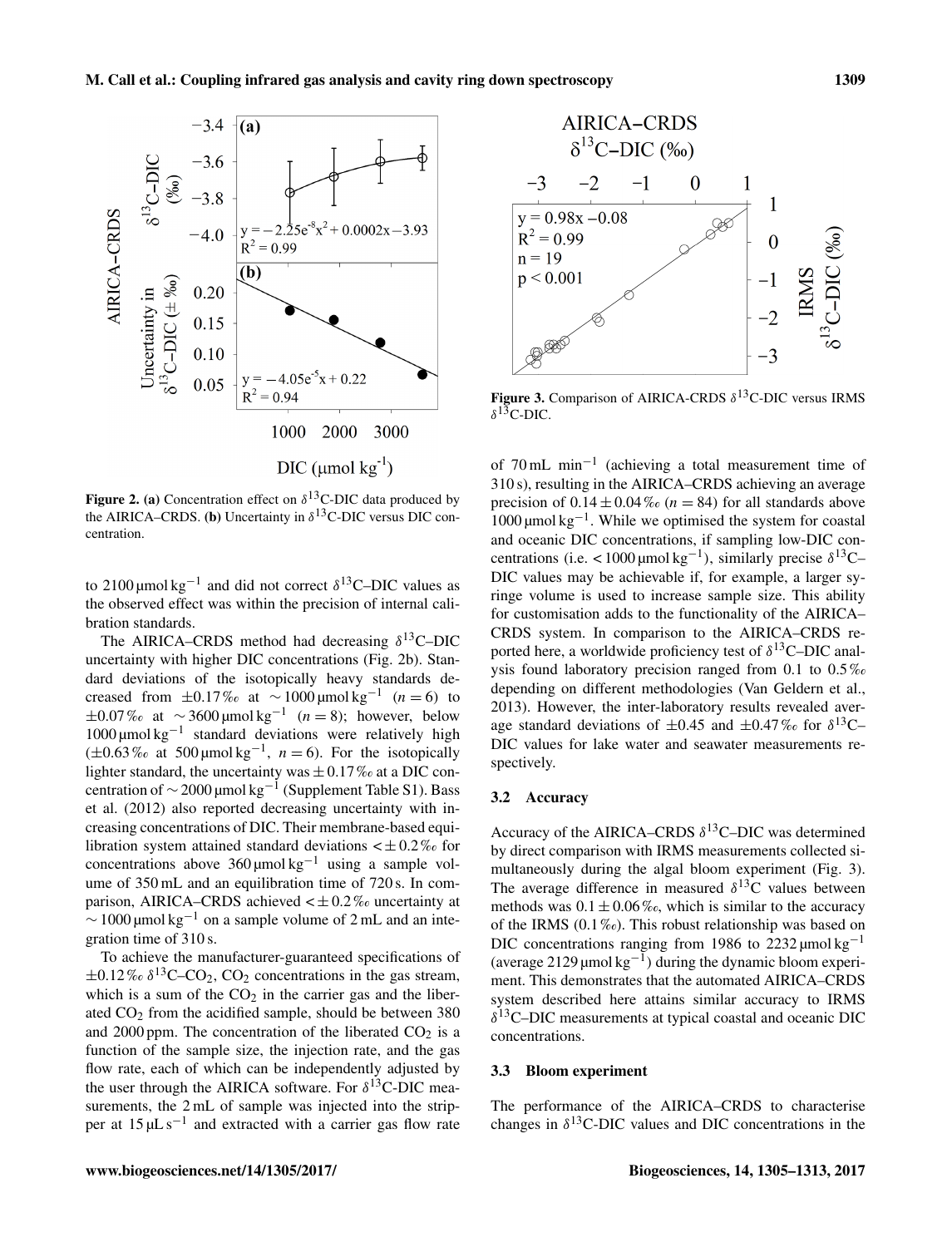

Figure 4. (a)  $\delta^{13}$ C-DIC values and DIC concentrations measured by the AIRICA–CRDS system during the ∼ 8-day laboratory bloom experiment. Blue and red lines are 5-point averages for  $\delta^{13}$ C-DIC and DIC respectively. Black triangles are discrete IRMS  $\delta^{13}$ C-DIC values plotted for comparison. Shaded areas indicate dark incubations. Lower-case letters indicate the sections used for Keeling plots (see Fig. S2). Dotted line shows when macroalgae (*Ulva* sp.) and additional nutrients were added. (b) IRMS  $\delta^{13}$ C-DOC values and DOC concentrations for discrete samples. Inset box displays IRMS  $\delta^{13}$ C values for POC and *Ulva* sp.

marine environment is demonstrated by the algal bloom experiment (Fig. 4a). A total of 664 DIC concentrations and 661  $\delta$ <sup>13</sup>C–DIC values were autonomously measured during the ∼ 8-day incubation. Concentrations of DIC ranged from 1965 to 2253 µmol kg<sup>-1</sup> and  $\delta$ <sup>13</sup>C–DIC ranged from 0.96 to −3.61 ‰.

The AIRICA–CRDS method captured a temporally inverse relationship between  $\delta^{13}$ C–DIC values and DIC concentrations throughout the algal bloom experiment. During the first 3 days, respiration was the dominant metabolic process releasing isotopically lighter DIC (originating from organic matter). Respiration increased the pool of DIC from  $\sim$  1995 to  $\sim$  2230 µmol kg<sup>-1</sup> and simultaneously lowered δ<sup>13</sup>C–DIC from ~0.7 to ~ –2.7‰. After 3 days, diel cycling (light–dark) of DIC and  $\delta^{13}$ C–DIC commenced, likely due to the time lag associated with primary producer biomass increase after the initial addition of nutrients. During daylight hours, photosynthetic production preferentially consumed the isotopically lighter  ${}^{12}CO_2$  component of the DIC pool, decreasing DIC concentrations and increasing  $\delta^{13}$ C-DIC values. Conversely, during the dark hours, respiration increased DIC concentrations and decreased  $\delta^{13}$ C–DIC values. Over the course of days 4, 5, and 6, overall net production



Figure 5. Relationship between Keeling intercept uncertainty and changes in DIC concentration. Higher changes in DIC resulted in lower uncertainties in Keeling plot interpretations.

drew down the DIC pool. On day 7 no dark incubation occurred resulting in a large photosynthetically driven decrease in the DIC concentration from 2164 to 1965 µmol kg−<sup>1</sup> and an increase of  $\delta^{13}$ C-DIC from  $\sim -3.1$  to  $\sim -1.7\%$ . Similar diel variations were observed for DIC and  $\delta^{13}$ C–DIC in a mesocosm coral reef metabolism experiment (Bass et al., 2012).

# 3.4 Insights from high resolution DIC and  $\delta^{13}$ C-DIC measurements

The AIRICA–CRDS's high resolution measurements of  $\delta^{13}$ C–DIC can provide insights into drivers of DIC in aquatic environments. To illustrate a potential application of the AIRICA–CRDS approach, Keeling plots are used to interpret carbon sources during a simulated algal bloom experiment. Keeling plots (Keeling, 1958) visualise a simple twocomponent mixing model and are commonly used to interpret sources of added carbon in aquatic, terrestrial, and atmospheric sciences (see Pataki et al., 2003 for details on underlying assumptions and types of regression models available). Using a Model II regression (which assumes errors in the measurement of both variables), the y-intercept of the regression between the inverse of DIC concentration (1/DIC) and  $\delta^{13}$ C–DIC estimates the isotopic composition of the carbon source. The approach has been used to determine the isotopic composition of the DIC source in various settings including freshwater lakes (Karlsson et al., 2007), coral reefs (Carvalho et al., 2015), mangroves (Maher et al., 2013a), and groundwaters (Porowska, 2015).

The  $\delta^{13}$ C–DIC source values were estimated by Keeling plots for each linear increase (respiration) in DIC concentrations during the simulated algal bloom based on 5-point averages of measured DIC and  $\delta^{13}$ C-DIC (Fig. S2). The uncertainty in the intercept (i.e. the  $\delta^{13}$ C-DIC source value) is dependent on the rate of change in DIC concentration during the dark incubation period (see Pataki et al., 2003 and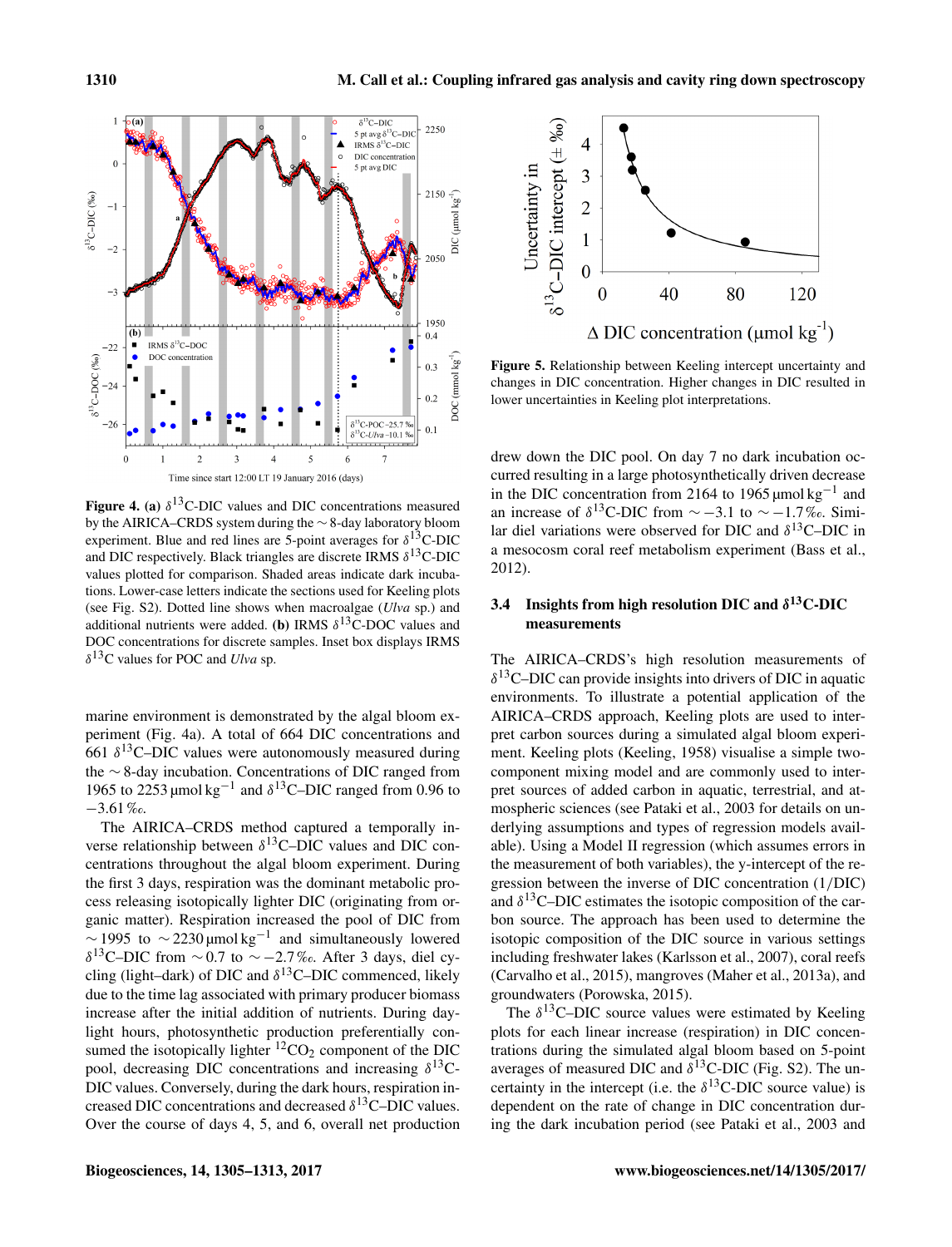references therein for regression formulations). Uncertainty decreased as the absolute change in DIC increased, achieving  $\langle 2\% \rangle$  uncertainty when the change in DIC was greater than  $\sim$  40 µmol kg<sup>-1</sup> (Fig. 5). It is noted that the intercept uncertainty is much higher than the uncertainty for each  $\delta^{13}$ C-DIC and DIC value  $(\pm 0.14\% \text{ and } \pm 1.5 \text{ to } 2 \text{ }\mu\text{mol kg}^{-1} \text{ respectively})$ tively). A Keeling plot, based on DIC concentrations during dark incubation periods over the first 3 days (Fig. S2a), produced a  $\delta^{13}$ C–DIC intercept value of  $-27.8 \pm 1.2\%$ , which is similar to that of terrestrial C3 vegetation (Smith and Epstein, 1971). In contrast, the  $\delta^{13}$ C-DIC intercept value for the final dark incubation of  $-17.4 \pm 0.9\%$  (Fig. S2b) is similar to that of marine organic matter (OM). Thus, results suggest a distinct shift in the source of DIC during the course of the experiment, from terrestrially derived OM present in the sampled coastal seawater to marine-derived OM at the end. This is likely due to a shift towards a dominance of marine organic matter toward the end of the experiment as a result of the algal bloom and the added macroalgae (added on day 6, Fig. 4).

The DOC results support our interpretation of a shift in the DIC source. DOC concentrations increased from 88 µmol  $kg^{-1}$  at the beginning of the experiment to 364 µmol kg<sup>-1</sup> at the end.  $\delta$ <sup>13</sup>C-DOC values decreased during the first 3 days of the experiment before increasing during the final ∼ 2 days. Keeling plot intercepts based on DOC concentrations for the initial  $\sim$  3 day period (−31.8 ± 1.5 ‰) and final ∼2-day period  $(-17.6 \pm 2\%)$  suggest a distinct shift in the carbon source contributing to the DOC pool from a terrestrially derived DOC source to a marine source. This is consistent with the shift observed in the DIC pool. The IRMS  $\delta^{13}$ C–POC results for phytoplankton (-25.7‰) and macroalgae (i.e. *Ulva* sp., −10.1‰) suggests a similar contribution of both sources to the final  $\delta^{13}$ C–DOC intercept value of  $-17.6\%$  and the  $\delta^{13}$ C–DIC value of  $-17.4\%$ . The AIRICA–CRDS system could similarly be used to characterise the importance of various other processes, such as the relative importance of organic matter respiration versus carbonate dissolution as a source of DIC from coastal systems (Carvalho et al., 2015) and the importance of allochthonous versus autochthonous organic matter for supporting bacterial productivity (Guillemette et al., 2013).

## 4 Comments

The utility of the AIRICA–CRDS method for autonomous, high-resolution measurements of DIC and  $\delta^{13}$ C–DIC in a laboratory configuration has been demonstrated. Yet, the simple system also has the capacity for field deployment. Both of the commercially available instruments (coupled without any modifications to their hardware) have been used in field-based studies. CRDSs have been deployed in a range of environmental settings including large research vessels (Bass et al., 2014b; Becker et al., 2012), vehicles (Maher et al., 2014), and small boats (Maher et al., 2015). Determination of DIC based on the NDIR gas analysis method has been used to conduct continuous shipboard measurements (Friederich et al., 2002; Hiscock and Millero, 2005), and the AIRICA system has been deployed on research vessels to determine concentrations of DIC from discrete samples (Balch et al., 2016; Bates et al., 2013, 2014). Assuming access to an appropriate power source and suitable environmental conditions to house the instruments, the AIRICA–CRDS system has potential to be deployed in the field; however, further testing is required to test this capability.

The AIRICA–CRDS is an alternative system that enables autonomous, high-resolution measurements of DIC and  $\delta^{13}$ C–DIC with precision and accuracy comparable to traditional IRMS techniques. In the described configuration, the system achieved a sampling resolution of 16 mins, with a DIC precision of  $\pm 1.5-2$  µmol kg<sup>-1</sup> and  $\delta^{13}$ C-DIC precision of  $\pm 0.14\%$  for concentrations spanning 1000 to  $3600 \mu$ mol kg<sup>-1</sup>. A change in DIC concentrations of  $\sim$  40 µmol kg<sup>-1</sup> was sufficient to obtain a precision of < 2‰ in source interpretations based on Keeling plots. Whilst we optimized the system for typical estuarine or marine DIC concentrations, the system has the potential to be optimised for other environments through changes to the syringe size, sample volume, and injection speed. This ability for customisation adds to the functionality of the AIRICA–CRDS system, offering the potential to explore complex carbonate system questions across a range of aquatic settings.

#### Information about the Supplement

The Supplement includes the AutoIt script, Matlab script, and Supplement figures and tables.

# The Supplement related to this article is available online at [doi:10.5194/bg-14-1305-2017-supplement.](http://dx.doi.org/10.5194/bg-14-1305-2017-supplement)

*Author contributions.* Damien T. Maher, Kai G. Schulz, and Isaac R. Santos designed the study. Damien T. Maher, Kai G. Schulz, and Mitchell Call conducted the experiments. Matheus C. Carvalho developed the Autolt script and analysed all discrete samples. Kai G. Schulz developed the Matlab Scripts. Mitchell Call prepared the manuscript with contributions from all authors.

*Competing interests.* The authors declare that they have no conflict of interest.

*Acknowledgements.* We acknowledge funding from the Australian Research Council through grants DE140101733, DE150100581, and LE120100156. Kai G. Schulz is the recipient of an Australian Research Council Future Fellowship (FT120100384).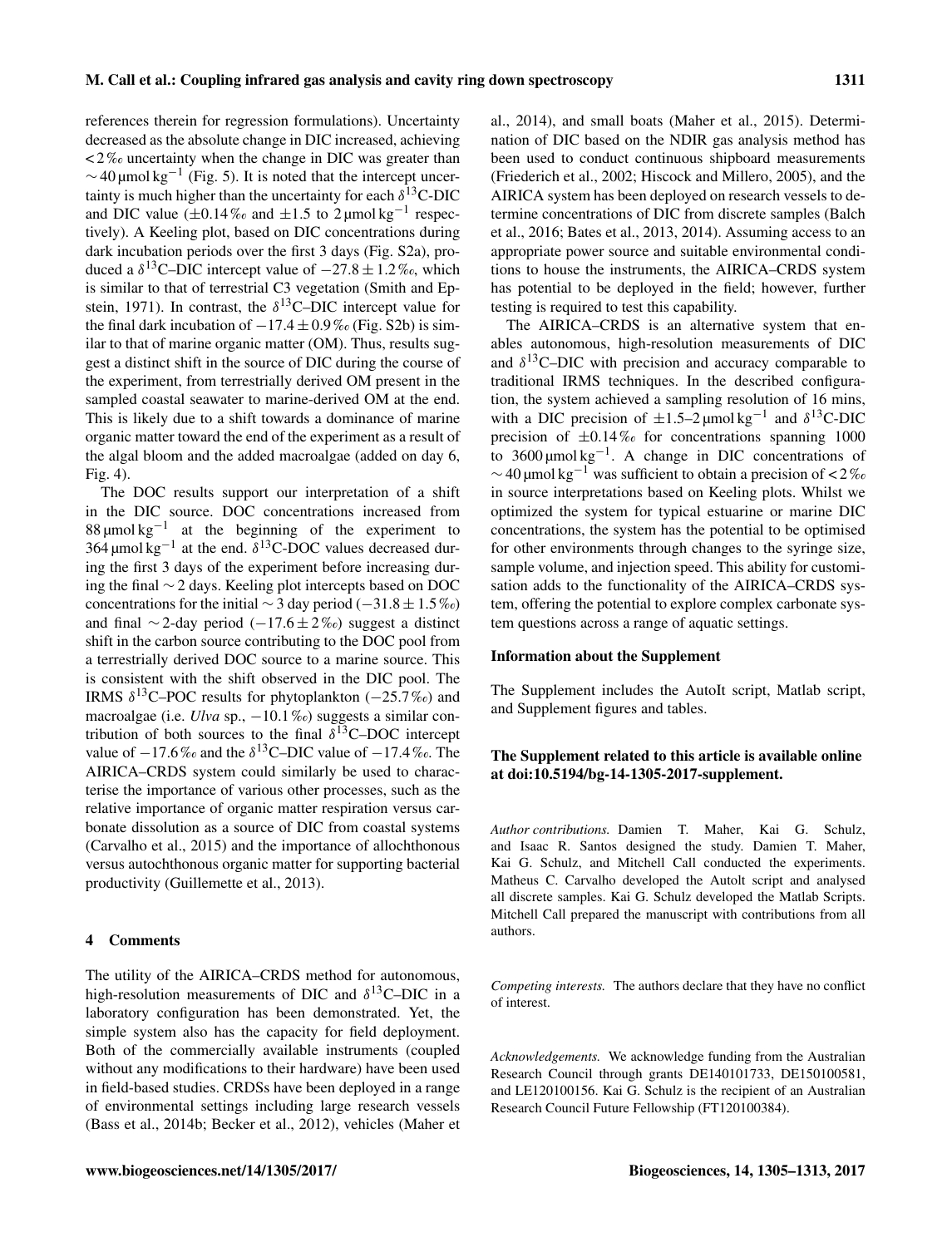Edited by: J. Middelburg Reviewed by: N. Munksgaard and one anonymous referee

## References

- Baer, D. S., Paul, J. B., Gupta, M., and O'Keefe, A.: Sensitive absorption measurements in the near-infrared region using off-axis integrated-cavity-output spectroscopy, Appl. Phys. B, 75, 261– 265, doi[:10.1007/s00340-002-0971-z,](http://dx.doi.org/10.1007/s00340-002-0971-z) 2002.
- Balch, W. M., Bates, N. R., Lam, P. J., Twining, B. S., Rosengard, S. Z., Bowler, B. C., Drapeau, D. T., Garley, R., Lubelczyk, L. C., Mitchell, C., and Rauschenberg, S.: Factors regulating the Great Calcite Belt in the Southern Ocean and its biogeochemical significance, Global Biogeochem. Cy., 30, 1124–1144, doi[:10.1002/2016GB005414,](http://dx.doi.org/10.1002/2016GB005414) 2016.
- Bandstra, L., Hales, B., and Takahashi, T.: High-frequency measurements of total CO<sub>2</sub>: Method development and first oceanographic observations, Mar. Chem., 100, 24–38, doi[:10.1016/j.marchem.2005.10.009,](http://dx.doi.org/10.1016/j.marchem.2005.10.009) 2006.
- Bass, A. M., Bird, M. I., Munksgaard, N. C., and Wurster, C. M.: ISO-CADICA: Isotopic – continuous, automated dissolved inorganic carbon analyser, Rapid Commun. Mass Sp., 26, 639–644, doi[:10.1002/rcm.6143,](http://dx.doi.org/10.1002/rcm.6143) 2012.
- Bass, A. M., O' Grady, D., Berkin, C., Leblanc, M., Tweed, S., Nelson, P. N., and Bird, M. I.: High diurnal variation in dissolved inorganic C,  $\delta^{13}$ C values and surface efflux of CO<sub>2</sub> in a seasonal tropical floodplain, Environ. Chem. Lett., 11, 399–405, doi[:10.1007/s10311-013-0421-7,](http://dx.doi.org/10.1007/s10311-013-0421-7) 2013.
- Bass, A. M., Munksgaard, N. C., Leblanc, M., Tweed, S., and Bird, M. I.: Contrasting carbon export dynamics of human impacted and pristine tropical catchments in response to a short-lived discharge event, Hydrol. Proc., 28, 1835–1843, doi[:10.1002/hyp.9716,](http://dx.doi.org/10.1002/hyp.9716) 2014a.
- Bass, A. M., Munksgaard, N. C., O'Grady, D., Williams, M. J. M., Bostock, H. C., Rintoul, S. R., and Bird, M. I.: Continuous shipboard measurements of oceanic  $\delta^{18}$ O,  $\delta$ D and  $\delta^{13}$ C<sub>DIC</sub> along a transect from New Zealand to Antarctica using cavity ring-down isotope spectrometry, J. Mar. Syst., 137, 21–27, doi[:10.1016/j.jmarsys.2014.04.003,](http://dx.doi.org/10.1016/j.jmarsys.2014.04.003) 2014b.
- Bates, N. R., Orchowska, M. I., Garley, R., and Mathis, J. T.: Summertime calcium carbonate undersaturation in shelf waters of the western Arctic Ocean: how biological processes exacerbate the impact of ocean acidification, Biogeosciences, 10, 5281–5309, doi[:10.5194/bg-10-5281-2013,](http://dx.doi.org/10.5194/bg-10-5281-2013) 2013.
- Bates, N. R., Garley, R., Frey, K. E., Shake, K. L., and Mathis, J. T.: Sea-ice melt  $CO_2$ -carbonate chemistry in the western Arctic Ocean: meltwater contributions to air–sea  $CO<sub>2</sub>$  gas exchange, mixed-layer properties and rates of net community production under sea ice, Biogeosciences, 11, 6769–6789, doi[:10.5194/bg-](http://dx.doi.org/10.5194/bg-11-6769-2014)[11-6769-2014,](http://dx.doi.org/10.5194/bg-11-6769-2014) 2014.
- Becker, M., Andersen, N., Fiedler, B., Fietzek, P., Körtzinger, A., Steinhoff, T., and Friedrichs, G.: Using cavity ringdown spectroscopy for continuous monitoring of  $\delta^{13}C(CO_2)$  and  $fCO_2$ in the surface ocean, Limnol. Oceanogr.-Meth., 10, 752–766, doi[:10.4319/lom.2012.10.752,](http://dx.doi.org/10.4319/lom.2012.10.752) 2012.
- Becker, M., Andersen, N., Erlenkeuser, H., Humphreys, M. P., Tanhua, T., and Körtzinger, A.: An internally consistent dataset of

 $\delta^{13}$ C-DIC in the North Atlantic Ocean – NAC13v1, Earth Syst. Sci. Data, 8, 559–570, doi[:10.5194/essd-8-559-2016,](http://dx.doi.org/10.5194/essd-8-559-2016) 2016.

- Berryman, E. M., Marshall, J. D., Rahn, T., Cook, S. P., and Litvak, M.: Adaptation of continuous-flow cavity ring-down spectroscopy for batch analysis of  $\delta^{13}$ C of CO<sub>2</sub> and comparison with isotope ratio mass spectrometry, Rapid Commun. Mass Sp., 25, 2355–2360, 2011.
- Byrne, R. H.: Measuring Ocean Acidification: New Technology for a New Era of Ocean Chemistry, Environ. Sci. Technol., 48, 5352– 5360, doi[:10.1021/es405819p,](http://dx.doi.org/10.1021/es405819p) 2014.
- Carvalho, M. C., Santos, I. R., Maher, D. T., Cyronak, T., McMahon, A., Schulz, K. G., and Eyre, B. D.: Drivers of carbon isotopic fractionation in a coral reef lagoon: Predominance of demand over supply, Geochim. Cosmochim. Ac., 153, 105–115, doi[:10.1016/j.gca.2015.01.012,](http://dx.doi.org/10.1016/j.gca.2015.01.012) 2015.
- Carvalho, M. C.: Practical Laboratory Automation Made Easy with AutoIt, Wiley-VCH, Weinheim, 290 pp., 2017.
- Crosson, E. R.: A cavity ring-down analyzer for measuring atmospheric levels of methane, carbon dioxide, and water vapor, Appl. Phys. B, 92, 403–408, doi[:10.1007/s00340-008-3135-y,](http://dx.doi.org/10.1007/s00340-008-3135-y) 2008.
- Fassbender, A. J., Sabine, C. L., Lawrence-Slavas, N., De Carlo, E. H., Meinig, C., and Maenner Jones, S.: Robust Sensor for Extended Autonomous Measurements of Surface Ocean Dissolved Inorganic Carbon, Environ. Sci. Technol., 49, 3628–3635, doi[:10.1021/es5047183,](http://dx.doi.org/10.1021/es5047183) 2015.
- Friederich, G. E., Walz, P. M., Burczynski, M. G., and Chavez, F. P.: Inorganic carbon in the central California upwelling system during the 1997–1999 El Niño–La Niña event, Prog. Oceanogr., 54, 185–203, doi[:10.1016/S0079-6611\(02\)00049-6,](http://dx.doi.org/10.1016/S0079-6611(02)00049-6) 2002.
- Fry, B. and Sherr, E. B.:  $\delta^{13}$ C Measurements as Indicators of Carbon Flow in Marine and Freshwater Ecosystems, in: Stable Isotopes in Ecological Research, edited by: Rundel, P. W., Ehleringer, J. R., and Nagy, K. A., Springer New York, New York, NY, 196–229, 1989.
- Gattuso, J.-P. and Hansson, L.: Ocean acidification: background and history, in: Ocean Acidification, edited by: Hansson, L. and Gattuso, J.-P., Oxford University Press, 1–20, 2011.
- Goyet, C. and Snover, A. K.: High-accuracy measurements of total dissolved inorganic carbon in the ocean: comparison of alternate detection methods, Mar. Chem., 44, 235–242, doi[:10.1016/0304-](http://dx.doi.org/10.1016/0304-4203(93)90205-3) [4203\(93\)90205-3,](http://dx.doi.org/10.1016/0304-4203(93)90205-3) 1993.
- Guillemette, F., McCallister, S. L., and del Giorgio, P. A.: Differentiating the degradation dynamics of algal and terrestrial carbon within complex natural dissolved organic carbon in temperate lakes, J. Geophys. Res.-Biogeo., 118, 963–973, doi[:10.1002/jgrg.20077,](http://dx.doi.org/10.1002/jgrg.20077) 2013.
- Hiscock, W. T. and Millero, F. J.: Nutrient and carbon parameters during the Southern Ocean iron experiment (SOFeX), Deep-Sea Res. Pt. I, 52, 2086–2108, doi[:10.1016/j.dsr.2005.06.010,](http://dx.doi.org/10.1016/j.dsr.2005.06.010) 2005.
- Huang, K., Cassar, N., Jonsson, B., Cai, W.-j., and Bender, M. L.: An Ultrahigh Precision, High-Frequency Dissolved Inorganic Carbon Analyzer Based on Dual Isotope Dilution and Cavity Ring-Down Spectroscopy, Environ. Sci. Technol., 49, 8602– 8610, doi[:10.1021/acs.est.5b01036,](http://dx.doi.org/10.1021/acs.est.5b01036) 2015.
- Karlsson, J., Jansson, M., and Jonsson, A.: Respiration of allochthonous organic carbon in unproductive forest lakes determined by the Keeling plot method, Limnol. Oceanogr., 52, 603– 608, 2007.